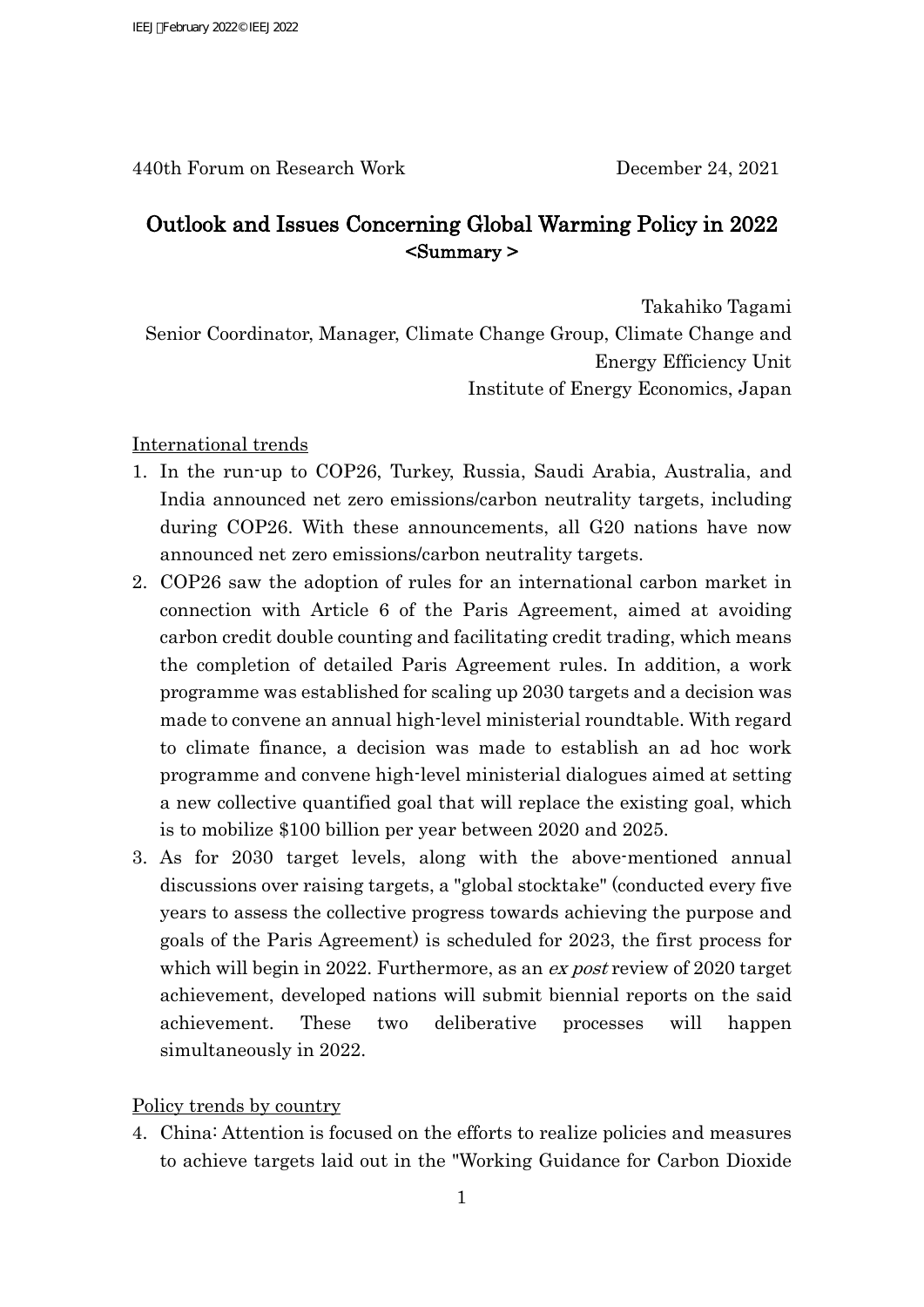Peaking And Carbon Neutrality" released by the Central Committee of the Communist Party of China and the State Council.

- 5. U.S.: Key here will be whether the Senate passes the social spending and climate bill that includes \$555 billion in funding for clean energy. Much hinges on what policies or measures will be taken if the bill does not pass.
- 6. EU: Important here will be discussions between the European Parliament, the Council of the European Union, and the European Commission concerning proposals for policies and measures aimed at achieving 2030 goals.
- 7. India: The focus here is on how India plans to transition to natural gas and hydrogen and on policies and measures aimed at achievement of targets presented at COP26.
- 8. Other: Russia and several Southeast Asian countries including Indonesia have announced net zero emissions/carbon neutrality targets and have made plans to or are considering implementing carbon pricing schemes such as emissions trading systems or carbon taxes. The EU's efforts toward a carbon border adjustment mechanism are one factor behind this development. How carbon pricing will be globally implemented or discussed will be something to watch.

Policy trends in Japan

9. In 2021, the Plan for Global Warming Countermeasures was revised to include more ambitious targets for FY 2030. In 2022, there is a possibility that FY 2030 targets will be revisited or strengthened "as necessary." Additionally, further consideration will need to be given to more specific policies and measures, as well as whether and how carbon pricing should be implemented.

## Trends concerning climate-related financial disclosures

10.On October 14, the Task Force on Climate-related Financial Disclosures (TCFD) recommended that organizations should provide metrics including "Scope 3" greenhouse gas (GHG) emissions, which consist of all emissions other than a company's direct emissions and indirect emissions from purchased energy. TCFD also provided, as an example metric disclosed from financial organizations, GHG emissions financed by their loans and investment. While such disclosures are likely to become more common, measures should be taken to ensure that carbon intensive hard-to-abate